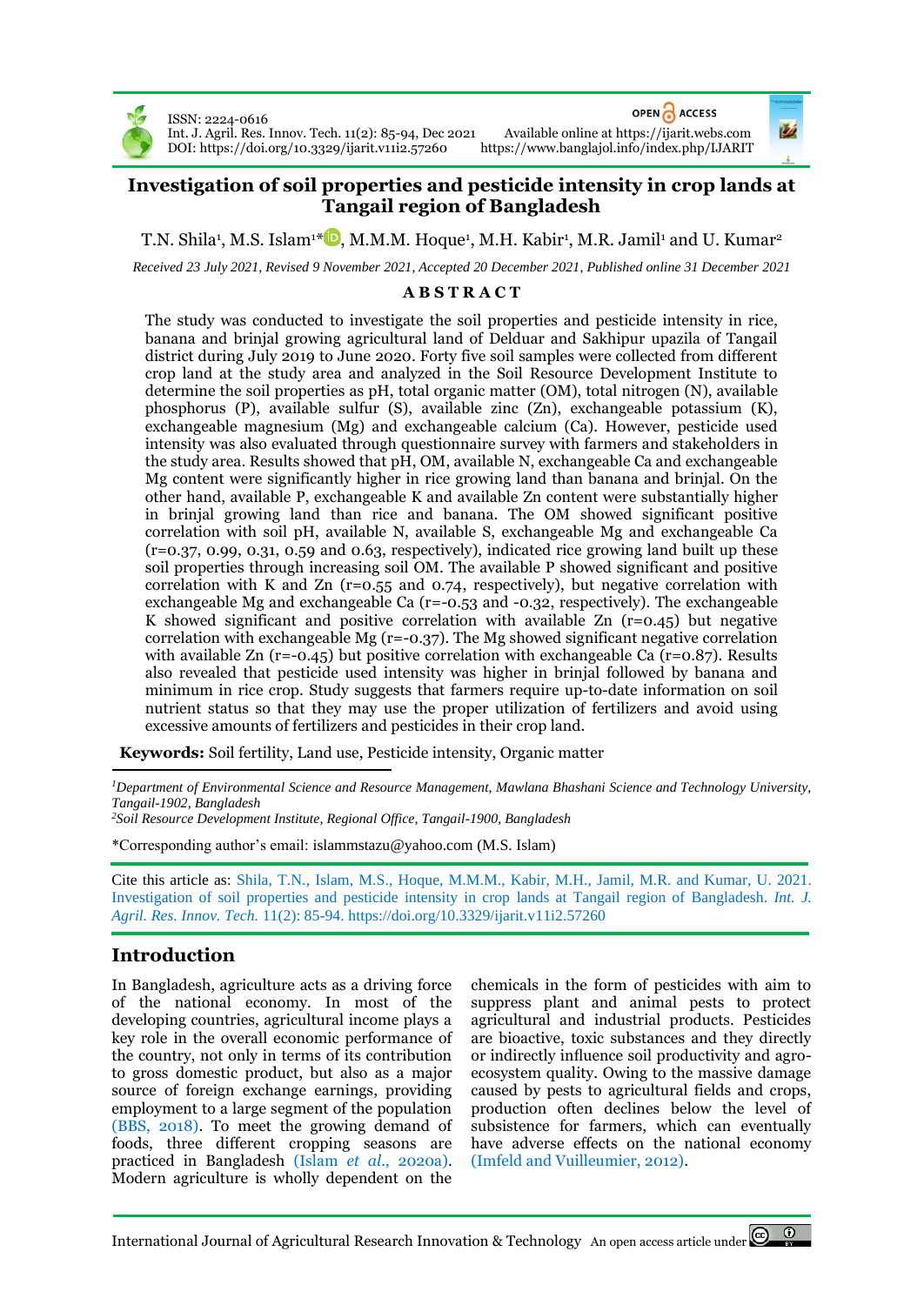About 70% pesticides are used only on rice fields (PAB, 2000) and most of the people of this country are directly or indirectly related to agriculture. Farmers rely on chemical pesticides including toxic chemicals compare to traditional and IPM method (Parveen and Nakagoshi, 2001). Thus, use of pesticides is increased over the years in this country (Meisner, 2004). Pesticide is so indispensable in agricultural production, about one-third of the agricultural products are produced by using pesticides (Liu *et al*., 2002). In a developing country like Bangladesh, more than 90% of farmers used pesticide without knowing its actual requirements, they used pesticide unnecessarily, indiscriminately and excessively at high concentration, and more frequent due to their ignorance and unconsciousness (Akhter *et al.,* 2016). In this process pesticide misuses become more and more serious, which has resulted in heavy environmental pollution and health risk of humans (Prasad *et al*., 2014). Many pesticides are not easily degradable, they persist in soil, leach to groundwater and runoff can carry pesticides into aquatic environment and contaminate the wide environment. Depending on their chemical properties they can enter the organism, bioaccumulate in food chains and consequently influence human health. Sprayed pesticides give effects other than on their target species, including effects on non-target sites such as air, water and the soil (Conway, 1984).

Soil fertility is an important factor, which determines the growth of plant. Soil fertility is determined by the presence or absence of

chemical properties. The availability of chemical properties (micronutrients) is particularly sensitive to changes in soil environment. The factors that affect the contents of such micronutrients are organic matter, soil pH, lime content, sand, silt, and clay contents revealed from different research experiments (Nazif *et al.,*  2006). Soil fertility status is a complex and dynamics system that is the important quality indicator of soil. Pesticide application in most cases significantly affects the microbial properties of soil and the corresponding changes have been observed in soil-fertility as well (Cycon and Piotrowska-Seget, 2007). Thus, the study was attempted to know the soil fertility status of rice, banana and brinjal growing land, and to investigate the pesticide use intensity in rice, banana and brinjal crops.

# **Materials and Methods**

## *Study area*

The study area is located in Delduar and Sakhipur upazila of Tangail district, the central part of Bangladesh. The Delduar upazila is located at  $24^{\circ}05'$  to  $24^{\circ}14'$  N latitudes and  $89^{\circ}50'$  to  $89^{\circ}59'$  k longitudes, the Sakhipur upazila is located at  $24^{\circ}11'$  to  $24^{\circ}26'$  N latitudes and  $90^{\circ}04'$  to  $90^{\circ}18'E$  longitudes (Fig. 1). Main crops of the two upazila are rice, wheat, mustard, potato, onion, ginger, garlic, pulse and vegetables. The study was conducted during July 2019 to June 2020.



Fig. 1. Map showing the study area of Delduar and Sakhipur upazila of Tangail district.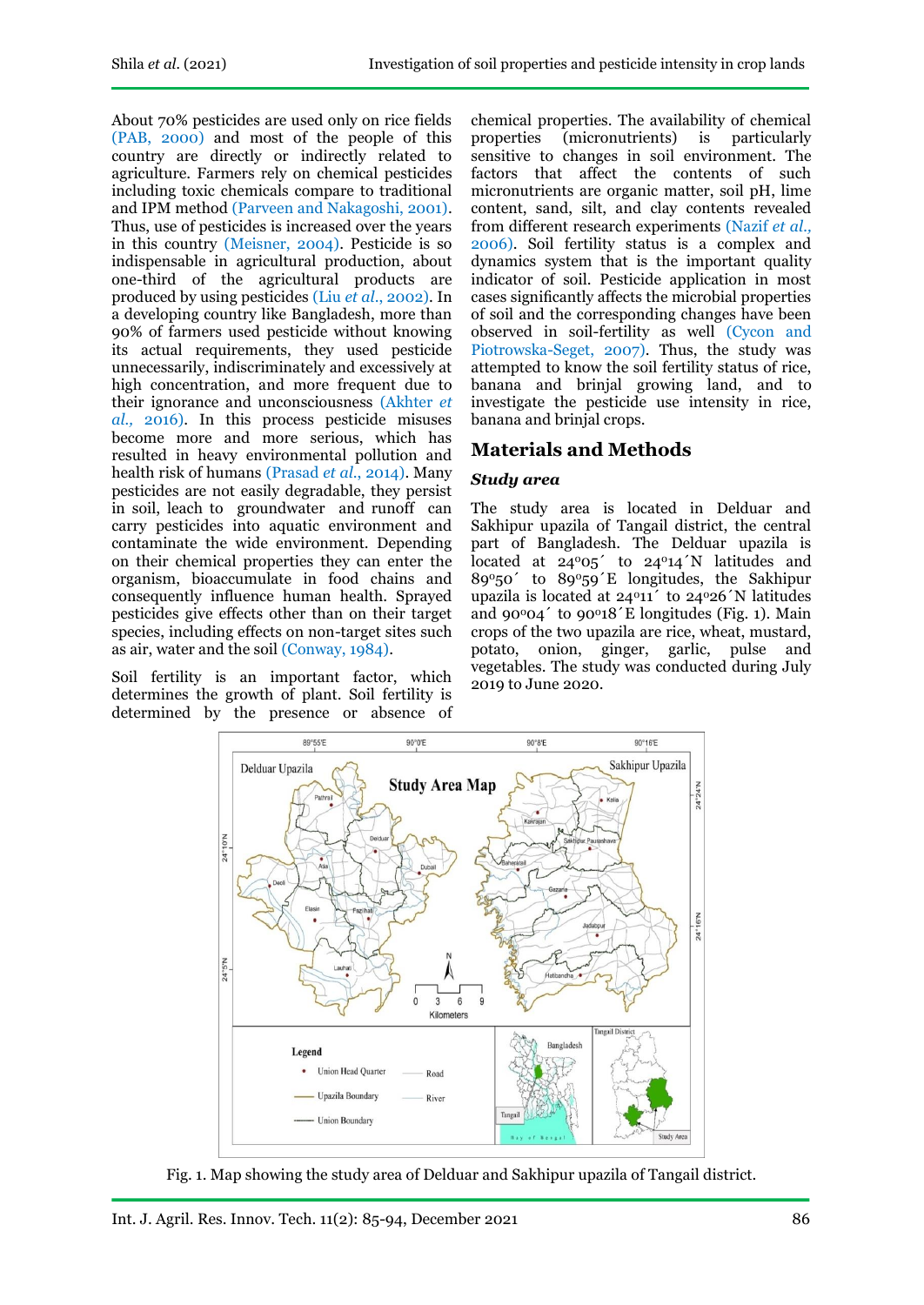## *Sample collection*

Total 45 soil samples were collected from different crops land in the study area to know their nutritional status for crop production. Among them, 15 samples were collected from rice, 15 from banana and 15 from brinjal cultivated land. The samples were scraped from the top to bottom ( $\alpha$  to  $10 \text{ cm}$ ) with the help of an auger. Then 250 g soil was taken to have a representative sample. All samples were placed in sealed polythene bags and labeled with date of collection, location and code number. From the collected samples, the gravels, pebbles, plant roots, leaves etc. were dried in air for 15 days by spreading on a clean piece of polythene bag then samples were mixed well, ground to pass through a 2-mm plastic sieve, and preserved in polythene bags for laboratory analysis. The primary information about the use of pesticide was collected through questionnaire survey techniques, which was conducted on three groups of respondents as i) farmers, ii) agrochemical dealers, and iii) Sub-assistant Agricultural Officer (SAAO) in the study area.

### *Sample analysis*

The soil samples were dried in room temperature and carefully transported to the laboratory of Soil Resource Development Institute (SRDI), Tangail for analysis of soil pH, total organic matter (OM), total nitrogen (N), available phosphorus (P), available zinc (Zn), available sulfur (S), exchangeable potassium (K), exchangeable calcium (Ca) and exchangeable magnesium (Mg). The soil pH was determined by digital pH meter. The OM of soil sample was determined by Walkley and Black's wet oxidation method (Huq and Alam, 2005). Total N of soil samples were determined by semi-micro Kjeldhal method (Sattar and Rahman, 1987). The available P of soil was determined by using the Olsen method (Sattar and Rahman, 1987). The available Zn was determined by DTPA method (Roberts *et al.,*  1971). The available S in soil was determined by Calcium Chloride Extraction Method (Sattar and Rahman, 1987). The exchangeable K in soil was determined by ammonium acetate extraction method (Sattar and Rahman, 1987). The exchangeable Ca and Mg of soil samples were determined by EDTA (Ethylenediamene Tetra Acetic Acid) titration method (Huq and Alam, 2005).

## *Statistical analysis*

After receiving the soil parameters laboratory test results from SRDI, data were compiled, tabulated and analyzed through Microsoft Office Excel software and SPSS (version 20.0). Pearson's correlation analysis was done to illustrate the interrelationships between the soil properties.

# **Results and Discussion**

## *Soil pH*

Rice growing land showed significantly highest pH (5.85) which was similar with brinjal growing land (5.79), whereas banana growing land showed the lowest pH (5.53) (Fig. 2). Neutral pH (6.6 to 7.3) is the optimum for all the agricultural crop production (Ahmed *et al.,* 2018). Soil pH of rice and brinjal growing land were slightly acidic whereas it was strongly acidic in banana growing land (Table 1). The result is well corroborated with Kumar *et al.* (2019), they found that rice cultivated medium high and medium low land had slightly acidic, whereas vegetables cultivated high land was strongly acidic in Tangail region of Bangladesh. In Kalihati upazila of Tangail, soil pH ranged from 4.85 to 6.74 (Islam *et al.,* 2020b). Excessive acidity is detrimental to soil health, which increases soil toxicity and fixed available phosphorous (Hart *et al.*, 2013).

Table 1. Soil fertility status of different crops growing lands in the study area.

| Crops land     | pH         | <b>OM</b> | N        | P                | Zn                | S                                                                   | K             | Ca                                                                          | Mg            |
|----------------|------------|-----------|----------|------------------|-------------------|---------------------------------------------------------------------|---------------|-----------------------------------------------------------------------------|---------------|
|                |            | (%)       | (%)      | $(\mu g g^{-1})$ | $(\mu g\ g^{-1})$ | $(\mu$ g g <sup>-1</sup> )                                          |               | (meq 100g <sup>-1</sup> )(meq 100g <sup>-1</sup> )(meq 100g <sup>-1</sup> ) |               |
| Rice           | 5.85A      | 2.16A     | 0.10A    | 10.23C           | 0.84 B            | 35.53A                                                              | 0.14C         | 9.04 A                                                                      | 2.04A         |
| <b>Status</b>  | <b>SlA</b> | Medium    | Low      | Low              | Low               | High                                                                | Low           | Very high                                                                   | Very high     |
| Banana         | 5.53B      | 1.64 B    | 0.08B    | 68.12 B          | 3.79B             | 30.23 A                                                             | 0.29 B        | 4.88B                                                                       | 0.77 B        |
| <b>Status</b>  | <b>StA</b> | Low       | Very low | Very high        | Very high         | High                                                                | Optimum       | Optimum                                                                     | Medium        |
| <b>Brinjal</b> | 5.79A      | 1.83 B    | 0.09 B   | 127.21A          | 4.97 <sub>A</sub> | 32.78 A                                                             | 0.39A         | 6.09 B                                                                      | 0.95 B        |
| <b>Status</b>  | <b>SlA</b> | Medium    | Very low | Very high        | Very high         | High                                                                | High          | High                                                                        | Medium        |
| Optimum        |            |           |          |                  |                   | $5.60 - 7.30$ 1.71-3.40 0.27-0.36 22.51-30.00 1.35-1.80 22.51-30.00 | $0.27 - 0.36$ | $4.51 - 6.00$                                                               | $1.12 - 1.50$ |
| $%$ CV         | 5.88       | 19.84     | 19.17    | 45.53            | 54.41             | 30.76                                                               | 42.55         | 35.56                                                                       | 31.59         |
| <b>LSD</b>     | 0.2519     | 0.2793    | 0.0134   | 23.337           | 1.3025            | 7.5577                                                              | 0.0872        | 1.7753                                                                      | 0.2962        |

*Note: SlA=Slightly Acidic, StA= Strongly Acidic.*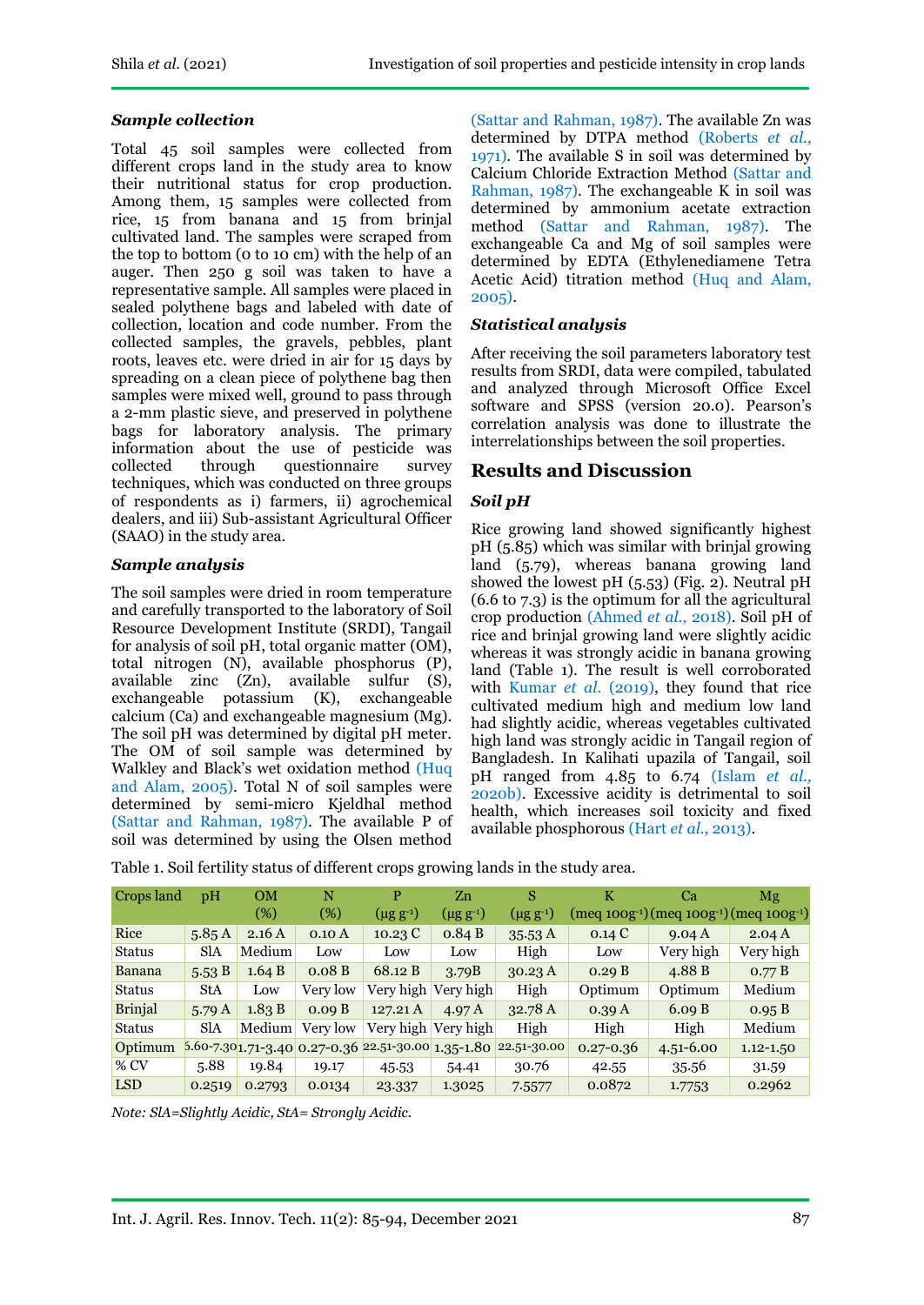

Fig. 2. The pH of different crops growing lands in the study area.

#### *Organic matter (OM)*

Rice growing land showed significantly highest OM (2.16%) whereas banana growing land showed lowest (1.64%), which was similar with brinjal growing land (1.83%) (Fig. 3). About 3.4% OM is suitable for almost all agricultural crop production (Ahmed *et al.,* 2018). The OM status of rice and brinjal growing land were medium, whereas it was low in banana growing land (Table 1). The result reveled that OM status depleted in all crop growing lands. It might be due to quick decomposition of OM in wet land rice cultivation

and high oxidation rate of high land soil. Rice is cultivated in medium high land to very low land but banana and brinjal are cultivated in high land only. The decomposition rate of OM is higher in high land than other land types. That is why high land showed low OM status than others land. The OM ranged from 1.86 to 3.65% with an average of 2.30% i.e., medium status in nature (Islam *et al*., 2020b). The OM was lower in high land (2.11%) than medium high land (2.31%) and medium low land (2.33%) (Kumar *et al*., 2019).



Fig. 3. The organic matter status of different crops growing lands in the study area.

### *Total nitrogen (N)*

Rice growing land showed significantly highest total N (0.10%) in soil, whereas banana growing land showed lowest (0.08%), which was similar with brinjal growing land (0.09%) (Fig. 4). More than 0.27% is the optimum level of total N for all the agricultural crop production (Ahmed *et al.*, 2018). Total N of banana and brinjal growing land were very low whereas it was low in rice growing land (Table 1). It might be due to denitrification, leaching and immobilization of nitrogen from the soil. According to Islam *et al.* (2020b), total N in soil ranged from 0.09 to 0.18% with a mean of 0.12% which was below the optimum level. Total N was lower in high land (0.11%) than medium high (0.12%) and medium low land (0.12%) in Tangail district (Kumar *et al*., 2019).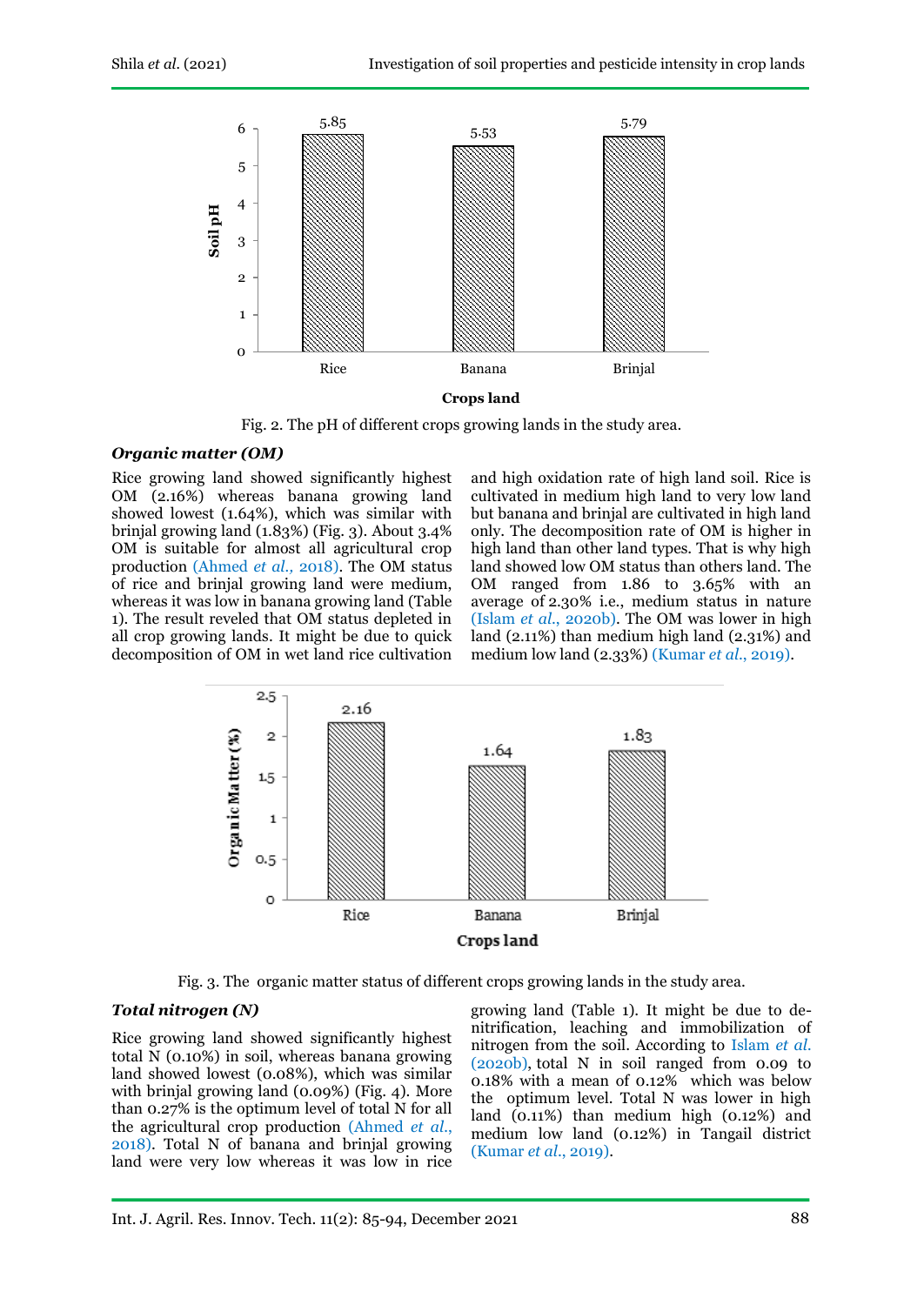

Fig. 4. Total nitrogen status of different crops growing lands in the study area.

#### *Available phosphorus (P)*

Brinjal and Banana growing land showed significantly highest available P ( $127.21 \mu$ g g<sup>-1</sup> and 68.12  $\mu$ g g<sup>-1</sup>), whereas rice growing land showed lowest (10.23  $\mu$ g g<sup>-1</sup>) available P (Fig. 5). The optimum level of available P is 22.51 to 30.00 µg g-1 for all the agricultural crop production (Ahmed *et al*., 2018). Available P of banana and brinjal growing land were very high, whereas it

was low in rice growing land (Table 1). Islam *et al.* (2020b) recorded mean available P was 3.50 µg g-1 , which indicated very low status of nutrient in Kalihati upazila of Tangail. Available P was higher in high land (11.06  $\mu$ g g<sup>-1</sup>) than medium high land  $(5.29 \mu g g^{-1})$  and medium low land (7.78 µg g-1) in Tangail (Kumar *et al*., 2019).



Fig. 5. Available phosphorus status of different crops growing lands.

#### *Available zinc (Zn)*

Brinjal growing land showed significantly highest Zn  $(4.97 \text{ µg g}^{-1})$ , whereas rice growing land showed lowest  $(0.84 \mu g g^{-1})$  and brinjal growing land was almost similar with banana  $(3.79 \text{ µg g}^{-1})$ growing land (Fig. 6). The optimum level of Zn is 1.35 to 1.80  $\mu$ g g<sup>-1</sup> for all the agricultural crop production (Ahmed *et al.*, 2018). Available Zn level of banana and brinjal growing land were very high, whereas it was low in rice growing land (Table 1). Available Zn content of rice growing land was not suitable but banana and brinjal growing land were suitable. According to Islam *et al*. (2020b), available Zn ranged from 0.94 to 6.35  $\mu$ g g<sup>-1</sup> with a mean of 3.25  $\mu$ g g<sup>-1</sup>, which was above the optimum (very high) range and considered more than adequate for crop production. Available Zn was higher in high land (1.56  $\mu$ g g<sup>-1</sup>) than medium high land (1.49  $\mu$ g g<sup>-1</sup>) and medium low land  $(0.96 \mu g g^{-1})$  in Tangail district (Kumar *et al*., 2019).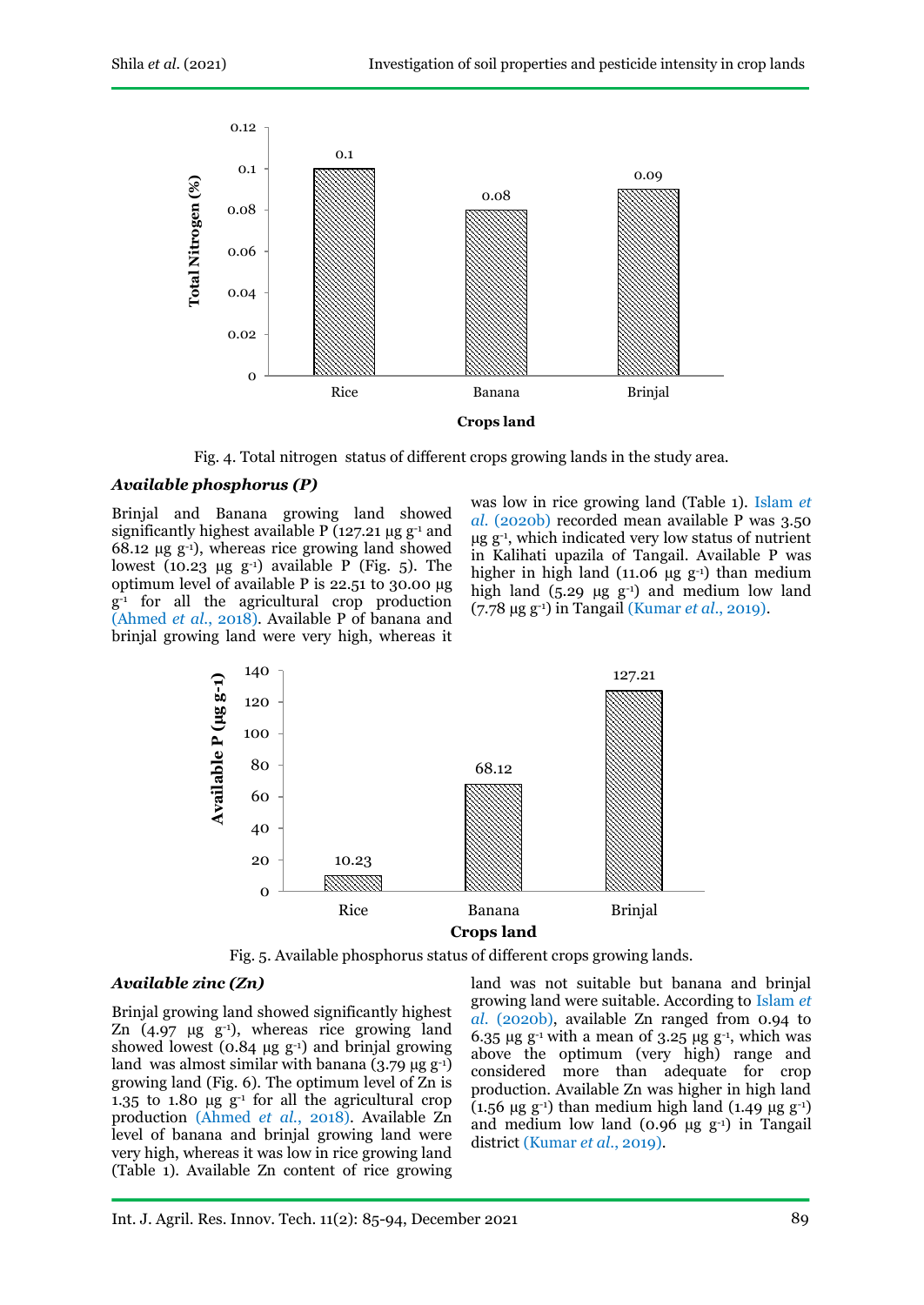

Fig. 6. Available zinc status of different crops growing lands.

#### *Available sulfur (S)*

Rice growing land showed highest available S (35.53 µg g-1) which was statistically similar with brinjal (32.78  $\mu$ g g<sup>-1</sup>) growing land, whereas banana growing land showed the lowest (30.23 21.00  $\mu$ g g<sup>-1</sup>) (Fig. 7). The optimum level of available S is  $22.51$  to 30.00  $\mu$ g g<sup>-1</sup> for all the agricultural crop production (Ahmed *et al.,*  2018). Available S level of rice, banana and brinjal growing land were high which is suitable for crop production.



Fig. 7. Available sulfur status of different crops growing lands.

#### *Exchangeable potassium (K)*

Brinjal growing land showed significantly highest K (0.38 meq 100g-1) where rice growing land showed lowest (0.14 meq 100g-1) exchangeable potassium (Fig. 8). The optimum K is 0.27 to 0.36 meq 100g-1 for all the agricultural crop production (Ahmed *et al.*, 2018). Potassium level of brinjal growing land was high whereas it was low and optimum in rice and banana growing land, respectively (Table 1). Potassium status of rice growing land is not suitable but banana and

brinjal growing land is suitable for crop production. This might be due to excessive use of K containing fertilizer in these two crops land. According to Islam *et al.* (2020b), the mean exchangeable K level was low (0.19 meq 100g-1) in Kalihati upazila of Tangail. This study is well agreed with another study where they found that the exchangeable K was higher in high land (0.21 meq 100g-1) than medium low land (0.19 meq 100g-1) and medium high land (0.19 meq 100g-1) in Tangail district (Kumar *et al*., 2019).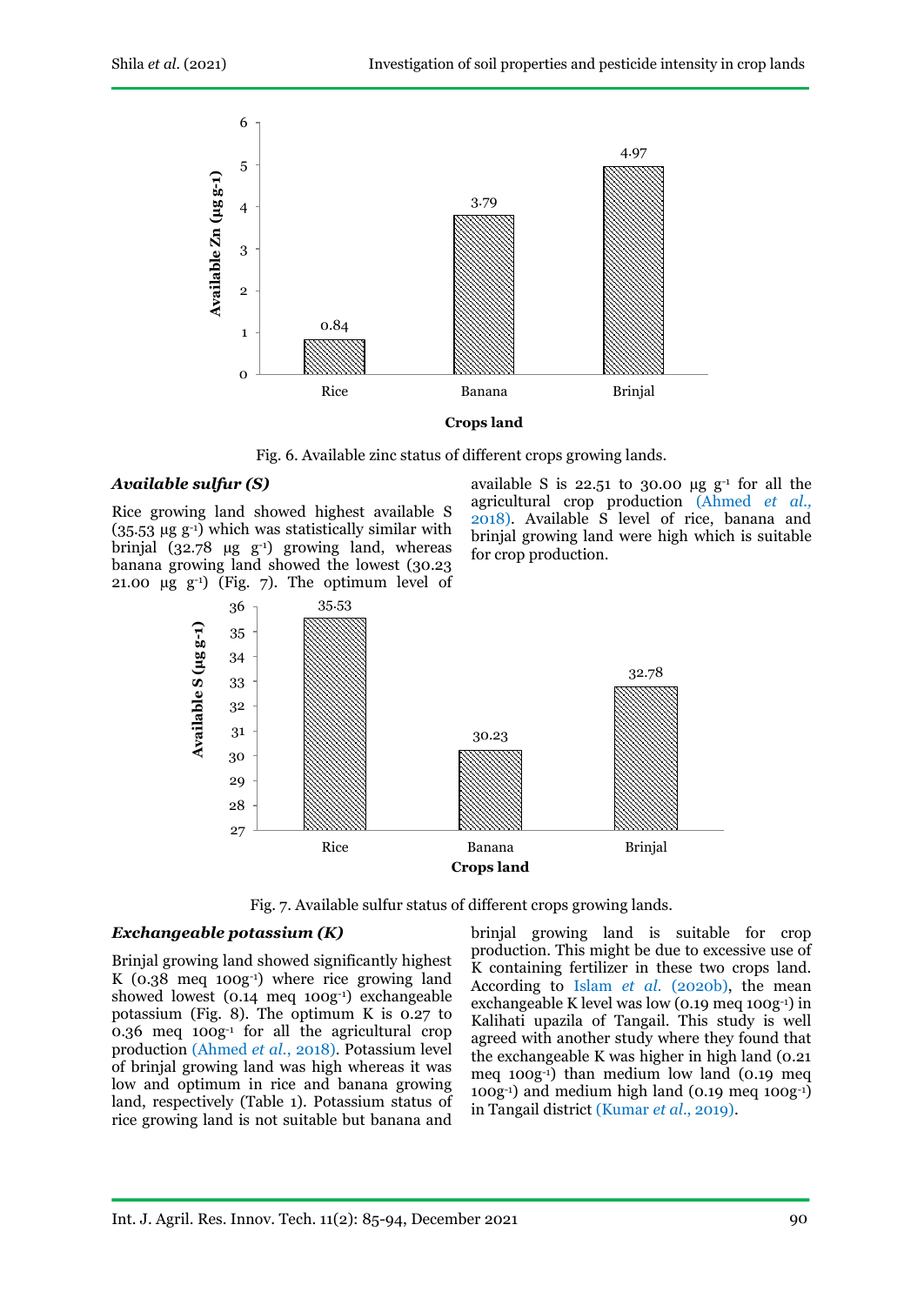

Fig. 8. Exchangeable potassium status of different crops growing lands.

#### *Exchangeable calcium (Ca)*

Rice growing land showed significantly highest Ca value  $(9.04 \text{ meq } 100g^{-1})$  whereas banana growing land showed lowest (4.88 meq 100g-1) and this was statistically similar with brinjal growing land (Fig. 9). Exchangeable Ca content of rice, banana and brinjal growing land were very high, optimum and high (Table 1) which is suitable for crop production. In other study of the

mean Ca content was found optimum (5.72 meq 100g-1) in all types of lands in Kalihati upazila (Islam *et al.*, 2020b). Kumar *et al*. (2019) reported that exchangeable Ca was lower in high land (4.56 meq 100g<sup>-1</sup>) than medium low land  $(5.23 \text{ meg } 100g^{-1})$  in Tangail district, which supports the present study.



Fig. 9. Exchangeable calcium status of different crops growing lands.

## *Exchangeable magnesium (Mg)*

Rice growing land showed significantly highest Mg (2.04 meq 100g-1) whereas banana growing land showed lowest (0.77 meq 100g-1) and this was similar with brinjal growing land (Fig. 10). Exchangeable Mg status of banana and brinjal growing land were medium but rice growing land was very high which is suitable for crop

production (Table 1). According to Islam *et al.*  $(2020b)$ , the mean Mg  $(2.07 \text{ meg } 100g^{-1})$  was found very high in Kalihati upazila of Tangail. Kumar *et al*. (2019) found that exchangeable Mg was lower in high land (1.31 meq 100g-1) than medium low land (1.37 meq 100g-1) in Tangail district.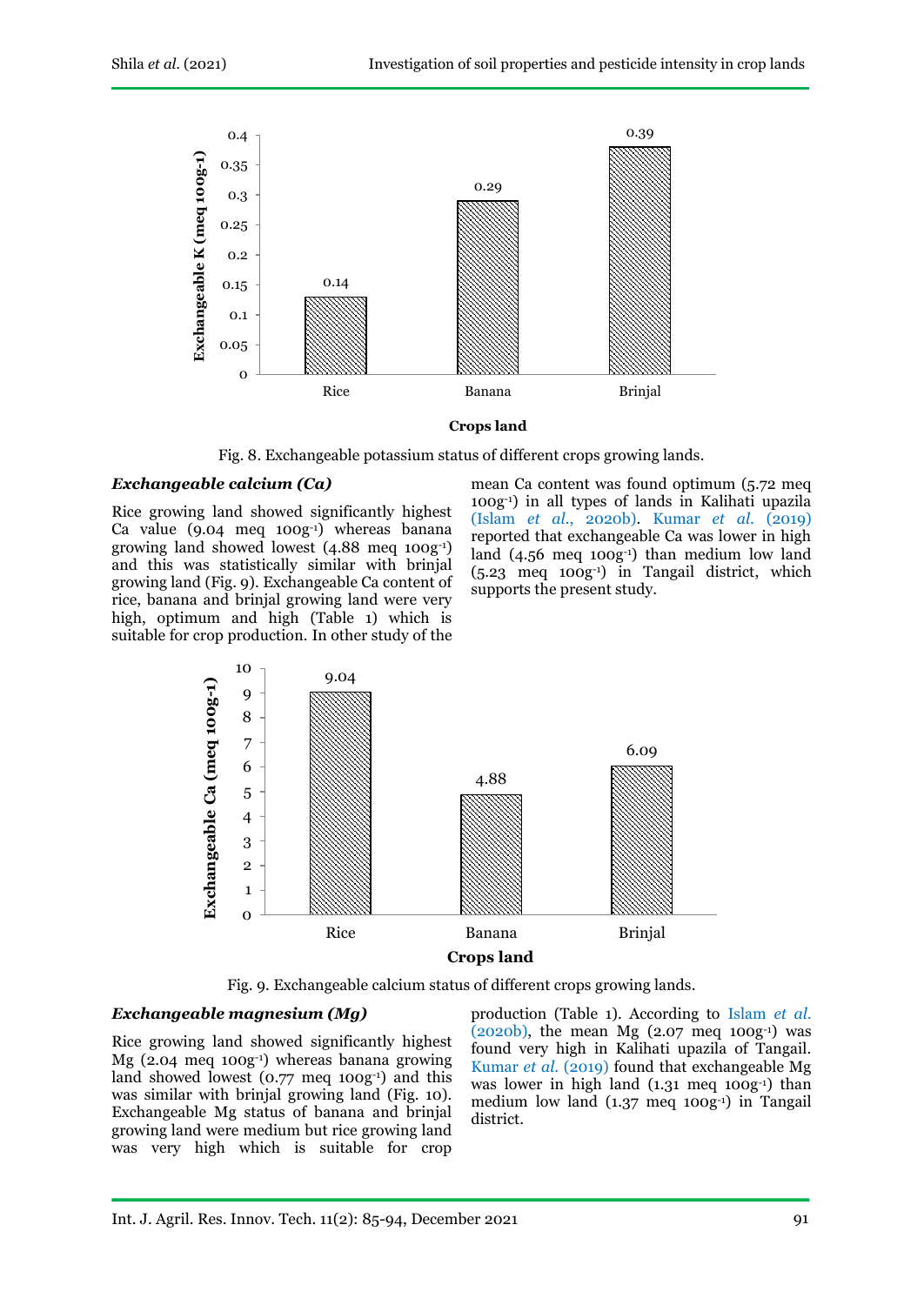

Fig. 10. Exchangeable magnesium status of different crops growing lands.

#### *Pesticide intensity*

Application of pesticide frequency was different in different land use pattern in the study area. The highest pesticide application frequency (4 times per crop) was found in brinjal and the lowest was found in rice (2 times per crop) and it was about three times per crop in banana

production (Fig. 11). According to Sabur and Molla (2001), more pesticides are applied for all crops like potato, brinjal followed by rice and comparatively less pesticides used for banana (sagar) and mango production.



Fig. 11. Pesticide use intensity in different crops (rice, banana and brinjal).

| Table 2. Correlations among the soil properties of different crops growing lands. |  |
|-----------------------------------------------------------------------------------|--|
|-----------------------------------------------------------------------------------|--|

|                                                           | $\mathbf{p}$ H | <b>OM</b>  | N          | Þ          | K         | 'S         | Zn         | Mg        | Ca |
|-----------------------------------------------------------|----------------|------------|------------|------------|-----------|------------|------------|-----------|----|
| pH                                                        |                |            |            |            |           |            |            |           |    |
| <b>OM</b>                                                 | $0.37^*$       | 1.         |            |            |           |            |            |           |    |
| N                                                         | $0.39***$      | $0.99***$  |            |            |           |            |            |           |    |
| P                                                         | $-0.05$ ns     | $-0.20$ ns | $-0.18$ ns |            |           |            |            |           |    |
| $\mathbf K$                                               | $-0.05$ ns     | 0.005ns    | $-0.03ns$  | $0.55***$  |           |            |            |           |    |
| S                                                         | $-0.03ns$      | $0.31*$    | $0.31*$    | $-0.05$ ns | 0.07ns    |            |            |           |    |
| Zn                                                        | 0.05ns         | $-0.12ns$  | $-0.11ns$  | $0.74***$  | $0.45***$ | $-0.14$ ns |            |           |    |
| Mg                                                        | $0.54***$      | $0.59***$  | $0.60***$  | $-0.53***$ | $-0.37*$  | 0.17ns     | $-0.45***$ |           |    |
| Ca                                                        | $0.72***$      | $0.63***$  | $0.63***$  | $-0.32*$   | $-0.21ns$ | 0.06ns     | $-0.27ns$  | $0.87***$ |    |
| *P ≤ 0.05, **P ≤ 0.01, ***P ≤ 0.001, ns= non- significant |                |            |            |            |           |            |            |           |    |

*Note: OM= Organic matter, N= Available N, P= Available P, K=Exchangeable K, S= Available S, Zn= Available Zn, Mg= Exchangeable Mg, Ca= Exchangeable Ca.*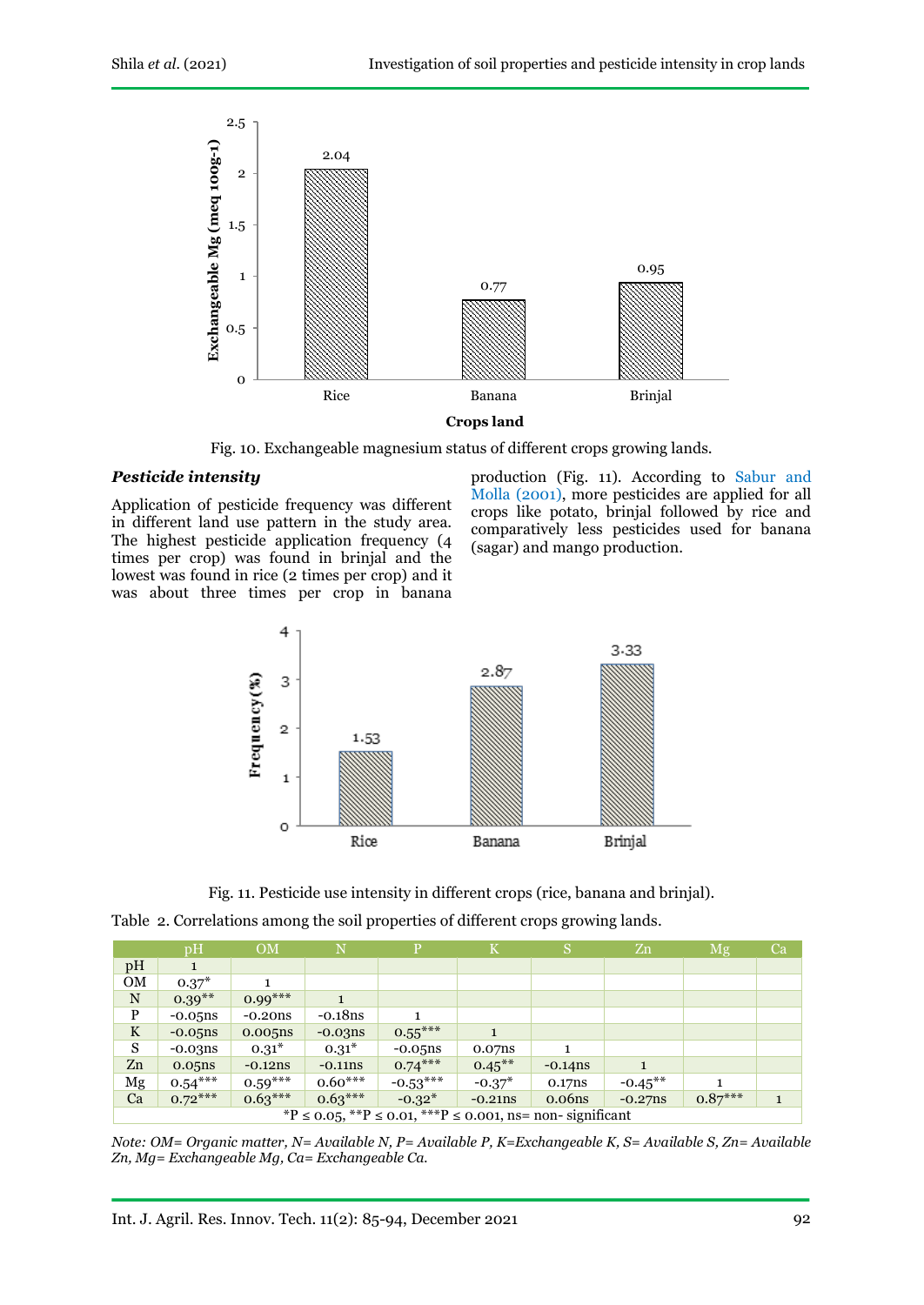Organic matter, available N, exchangeable Mg and exchangeable Ca showed a significant positive correlation (r=0.37, 0.39, 0.54, 0.72) with pH. Available N, available S, exchangeable Mg and exchangeable Ca showed a significant positive correlation (r=0.99, 0.31, 0.59, 0.63) with OM. Available S, exchangeable Mg and exchangeable Ca showed a significant positive correlation ( $r=0.31$ , 0.60, 0.63) with available N. Exchangeable P and available Zn showed a significant positive correlation (r=0.55, 0.74) with available P, but a significant negative correlation with exchangeable Mg and exchangeable Ca (r=-0.53, -0.32). Available Zn showed a significant positive correlation (r=0.45) with exchangeable K. Exchangeable Ca showed a significant positive correlation ( $r=0.87, P\leq 0.001$ ) with exchangeable Mg (Table 2).

# **Conclusions**

The pH of rice and brinjal growing land was slightly acidic, and OM levels were medium, which was suitable for cultivation, but it was low in banana growing land, which posed a threat to banana production. Available N status of banana and brinjal growing land were very low whereas it was low in rice growing land, which was lower than optimum level that means more fertilizer will be required for agricultural crop production. Available P status of banana and brinjal growing land were very high that is suitable for banana and brinjal cultivation whereas it was low in rice growing land that is not suitable for rice cultivation. Exchangeable K status of brinjal growing land was high whereas it was low and optimum in rice and banana growing land. Available S status of rice, banana and brinjal growing land were high which is suitable for crop production. Available Zn status of banana and brinjal growing land were very high whereas it was low in rice growing land. Exchangeable Ca status of rice, banana and brinjal growing land were very high, optimum and high which is suitable for crop production. Exchangeable Mg status of banana and brinjal growing land were medium but rice growing land was very high which is suitable for crop production. The highest pesticides were applied in brinjal and lower in rice. To minimize loss of soil nutrients and degradation of soil quality by using excessive use of pesticide, some recommendations can be raised as making farmers awareness about soil fertility and adverse effect of pesticides and ensure soil health suitable eco-friendly policy should be taken.

# **Acknowledgements**

Sincere gratitude to the staffs of the Soil Resource Development Institute (Tangail) for their technical support during the analysis of soil samples in the laboratory.

# **References**

- Ahmed, S., Jahiruddin, M., Razia, M.S., Biswas, J.C., Rahman, A.S.M.M., Ali, M.M., Islam, K.M.S., Hossain, M.M., Gani, M.N., Hossain, G.M.A. and Satter, M.A. 2018. Fertilizer Recommendation Guide-2018. Bangladesh Agricultural Research Council (BARC), Farmgate, Dhaka 1215, Bangladesh. p. 223.
- Akhter, M.N., Chakraborty, T.K., Ghosh, P., Jahan, S., Gosh, G.C. and Hossain, S.A. 2016. Assessment of the using patterns of pesticides and its impact on farmers health in the Jhenidah district of<br>Bangladesh American J. Environ Bangladesh. *American J. Environ. Protec.* 5(5): 139-144.

<https://doi.org/10.11648/j.ajep.20160505.16>

- BBS (Bangladesh Bureau of Statistics). 2018. Statistical Yearbook of Bangladesh, Bangladesh Bureau of Statistics, Planning Division, Ministry of Planning, Government of the People's Republic of Bangladesh, Dhaka. P. 126.
- Conway, G.R. 1984. Strategic models. In: G.R. Conway (Ed.), Pest and Pathogen Control: Strategic, Tactical and Policy Models. International Series on Applied Systems Analysis, John Wiley & Sons, pp. 5-10.
- Cycon, M. and Piotrowska-Seget, Z. 2007. Effect of selected pesticides on soil micro-flora involved in organic matter and nitrogen transformations: pot experiment. *Polish J. Ecol.* 55(2): 207-220.
- Hart, J.M., Sullivan, D.M., Anderson, N.P., Hulting, A.G., Horneck, D.A. and Christensen, N.W. 2013. Soil acidity in Oregon: understanding and using concepts for crop production. EM 9061, OSU Extension, Corvallis, OR, USA. p. 22.
- Huq, S.M.I and Alam, M.D. 2005. A handbook on analysis of soil, plant and water. Bangladesh Australia Centre for Environmental Research (BACER-DU), Dhaka, pp. 61-117.
- Imfeld, G. and Vuilleumier, S. 2012. Measuring the effects of pesticides on bacterial<br>communities in soil: a critical communities in soil: a critical review. *European J. Soil Biol.* 49: 22-30. <https://doi.org/10.1016/j.ejsobi.2011.11.010>
- Islam, M.S., Jamil, M.R., Chowdhury, M.N., Kabir, M.H. and Rimi, R.H. 2020a. Impact of cyclone and flood on crop and fish production in disaster prone coastal Bhola district of Bangladesh. *Int. J. Agril. Res. Innov. Tech.* 10(1): 40-55.

<https://doi.org/10.3329/ijarit.v10i1.48093>

Islam, M.S., Nusrat, T., Jamil, M.R., Yesmin, F., Kabir, M.H. and Rimi, R.H. 2020b. Investigation of soil properties and nutrients in agricultural practiced land in Tangail, Bangladesh. *Int. J. Agril. Res. Innov. Tech.* 10(2): 84-90.

<https://doi.org/10.3329/ijarit.v10i2.51581>